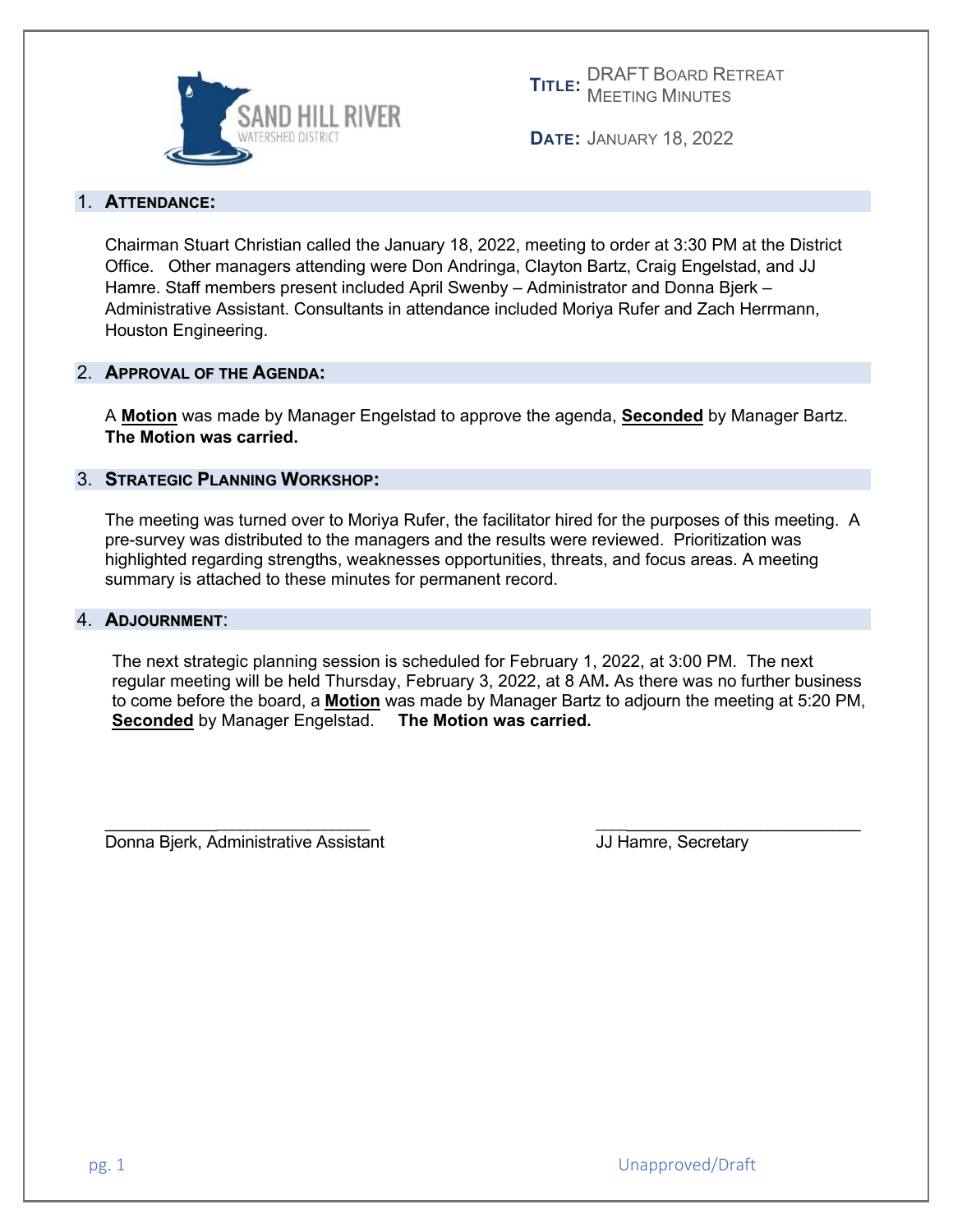## SAND HILL RIVER WATERSHED DISTRICT STRATEGIC PLANNING MEETING 1

3:30-5:30 pm January 18, 2022 Sand Hill Watershed District

Participants: Stuart Christian (Chairman), Don Andringa (Manager), JJ Hamre (Secretary), Clayton Bartz (Treasurer), Craig Englestad (Manager), April Swenby (Administrator), Donna Bjerk (Administrative Assistant), Zach Herrmann (District Engineer), Moriya Rufer (Facilitator).

# Meeting Summary

The Sand Hill River Watershed District (SHRWD) started a Strategic Planning process in January 2022. Strategic planning is an organizational management activity that is used to set priorities, focus energy and resources, strengthen operations, ensure that Boards, employees and other stakeholders are working toward common goals, establish agreement around intended outcomes/results, and assess and adjust the organization's direction in response to a changing environment. It is a disciplined effort that produces fundamental decisions and actions that shape and guide what an organization is, who it serves, what it does, and why it does it, with a focus on the future.

The SHRWD Strategic Planning process consists of a pre-meeting survey and two in-person meetings. The pre-meeting survey asked about the SHRWD's Strengths, Weaknesses, Opportunities and Threats, the primary focus areas of work, and the roles of Board members and staff. This survey was used to guide the discussion at the meetings. The full results of the survey can be found at the end of this summary.

At Meeting 1, the SHRWD Board and Staff developed their Strengths, Weaknesses, Opportunities and Threats, Primary and Secondary Focus Areas, and a draft Purpose statement. The results can be found on the following pages.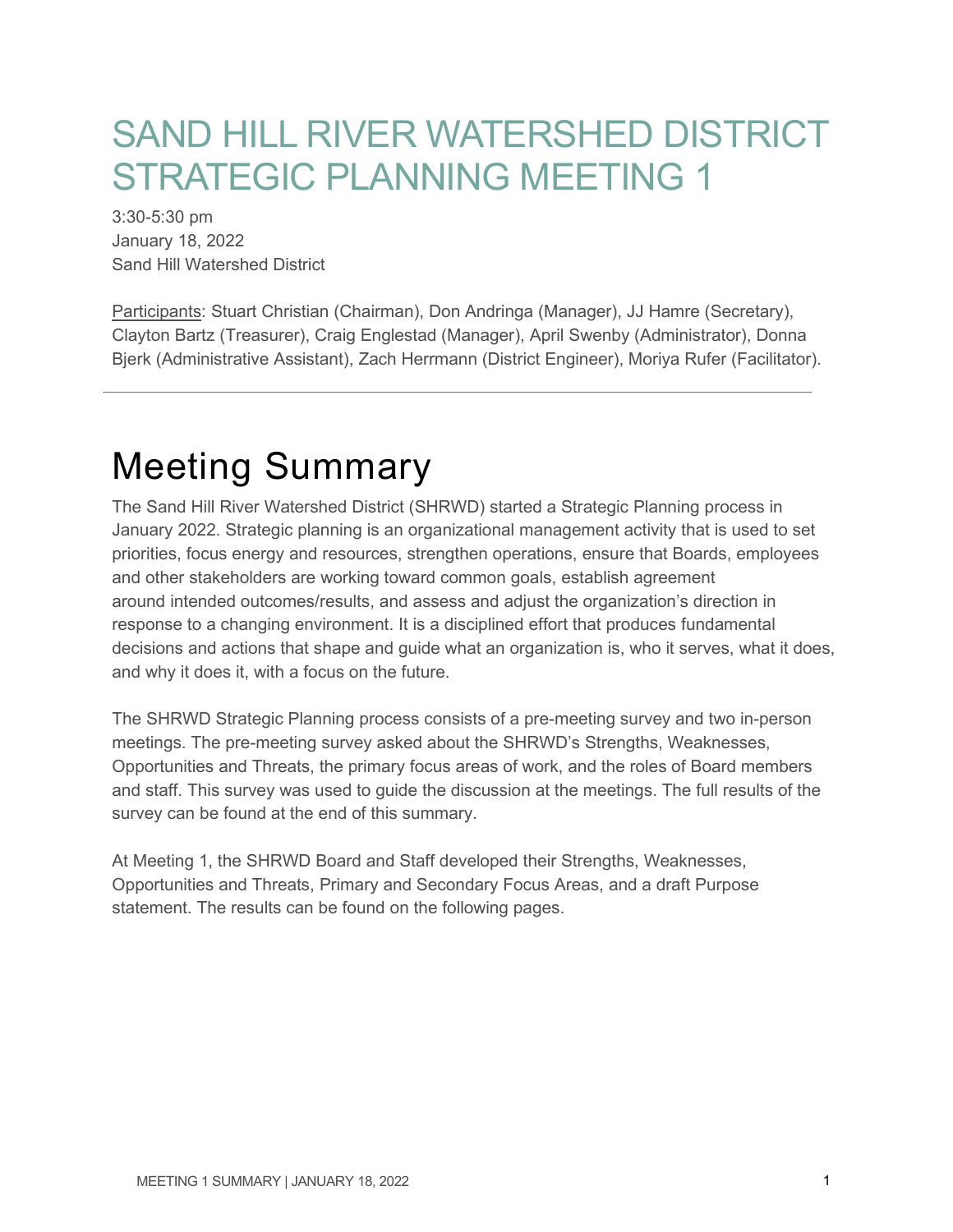# Sand Hill River Watershed District Organizational Assessment

During Meeting 1, the Board Members reviewed the Strengths, Weaknesses, Opportunities, and Threats results from the survey and added any that they thought were missing. This discussion resulted in the final list below. This information can be used to make organizational improvements in the future.

| <b>Helpful</b> |                                                                                                                                                                                                                                                                  | <b>Harmful</b>                                                                                                                                                                                       |
|----------------|------------------------------------------------------------------------------------------------------------------------------------------------------------------------------------------------------------------------------------------------------------------|------------------------------------------------------------------------------------------------------------------------------------------------------------------------------------------------------|
| Internal       | Strengths:<br>"Do the right thing"<br>Local advocate (permits, meet local<br>demands, education/outreach,<br>landowner coordination)<br>Fiscally responsible (grants, knowing<br>$\bullet$<br>when to pivot)<br>Agency relationships<br>Legislative coordination | Weaknesses:<br>Lack public understanding<br>$\bullet$<br>Adaptation to changes in landowner<br>needs<br>Tile<br>Drainage improvements<br>m.<br>Limited financial resources<br>Procedural consistency |
| External       | Opportunities:<br>Manage all 103E ditches as a system<br>$(3rd$ outlet to west)<br>1W1P<br>Funding<br>Legislative                                                                                                                                                | Threats:<br>$\bullet$ Funding<br>State rules and regulations<br>Authority taken away from WD<br>Environmental groups                                                                                 |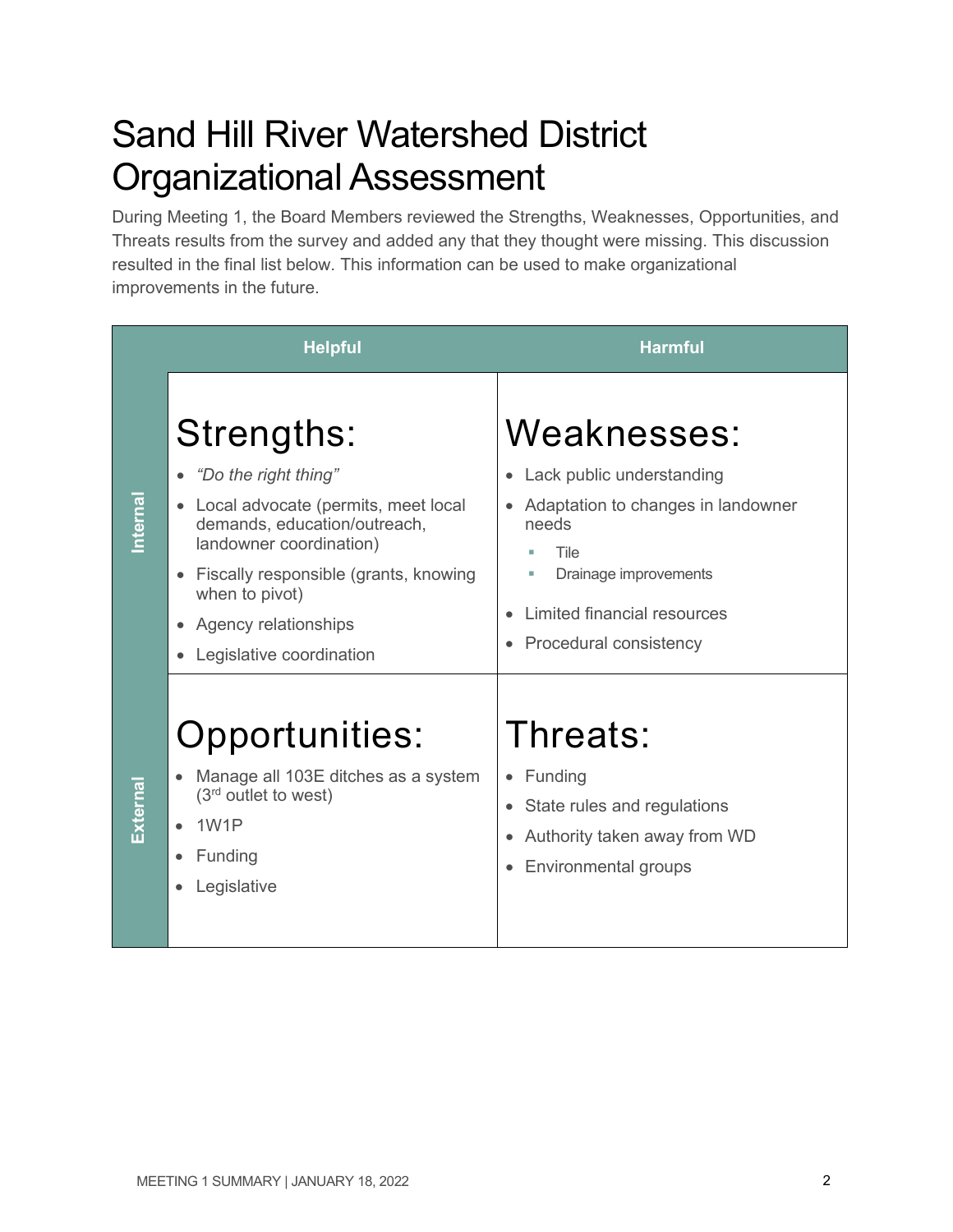# Sand Hill River Watershed District Focus Areas

In another section of the pre-meeting survey, Board members were asked to rate the importance of each of the focus areas listed below. The ranked results were shared and discussed at the meeting. The Board members added and clarified some focus areas and then broke them into two categories: Primary Focus Areas and Secondary Focus Areas. Identifying these focus areas can help guide future project development and SHRWD direction.

| <b>Primary Focus Areas</b><br>Where we will focus the most effort and<br>funding. Projects the Watershed District leads.                                                                                                                                                             | <b>Description</b>                                                                                                                               |
|--------------------------------------------------------------------------------------------------------------------------------------------------------------------------------------------------------------------------------------------------------------------------------------|--------------------------------------------------------------------------------------------------------------------------------------------------|
| Drainage water management                                                                                                                                                                                                                                                            | Action that has direct effect on the public<br>drainage systems. Drainage regulation is<br>administered through the permit program. *            |
| Local flood damage reduction & flood<br>water retention                                                                                                                                                                                                                              | Action that has a direct benefit to District<br>residents (i.e., ring dikes, impoundments,<br>community protection, wetland restoration)         |
| <b>Stream restoration for drainage</b>                                                                                                                                                                                                                                               | Action to support sustainable drainage on our<br>public systems.                                                                                 |
| <b>Education and outreach</b>                                                                                                                                                                                                                                                        | Action to inform and assist district residents,<br>agencies, and legislators including river<br>cleanups, and the promotion of river recreation. |
| <b>Secondary Focus Areas</b><br>What we will work on as funding and<br>opportunities arise. Would be a partner in these<br>projects but leading them would be at the<br>discretion of the SHRWD on a case-by-case<br>basis after all other partners/sponsors have<br>been exhausted. | <b>Description</b>                                                                                                                               |
| <b>Stream restoration for water quality</b>                                                                                                                                                                                                                                          | Action to restore aquatic ecosystem with no<br>direct benefit to primary focus areas.                                                            |
| <b>Water quality</b>                                                                                                                                                                                                                                                                 | Action to enhance/restore water quality with no<br>direct benefit to primary focus areas.                                                        |
| <b>Basin-wide flood reduction</b>                                                                                                                                                                                                                                                    | Action to benefit Red River Basin flow<br>reduction goals.                                                                                       |
| Fish habitat (fish passage, culverts, and<br>dams)                                                                                                                                                                                                                                   | Action to restore aquatic habitat with no direct<br>benefit to primary focus areas.                                                              |

*\*Doesn't mean fiscal responsibility for private drainage.*